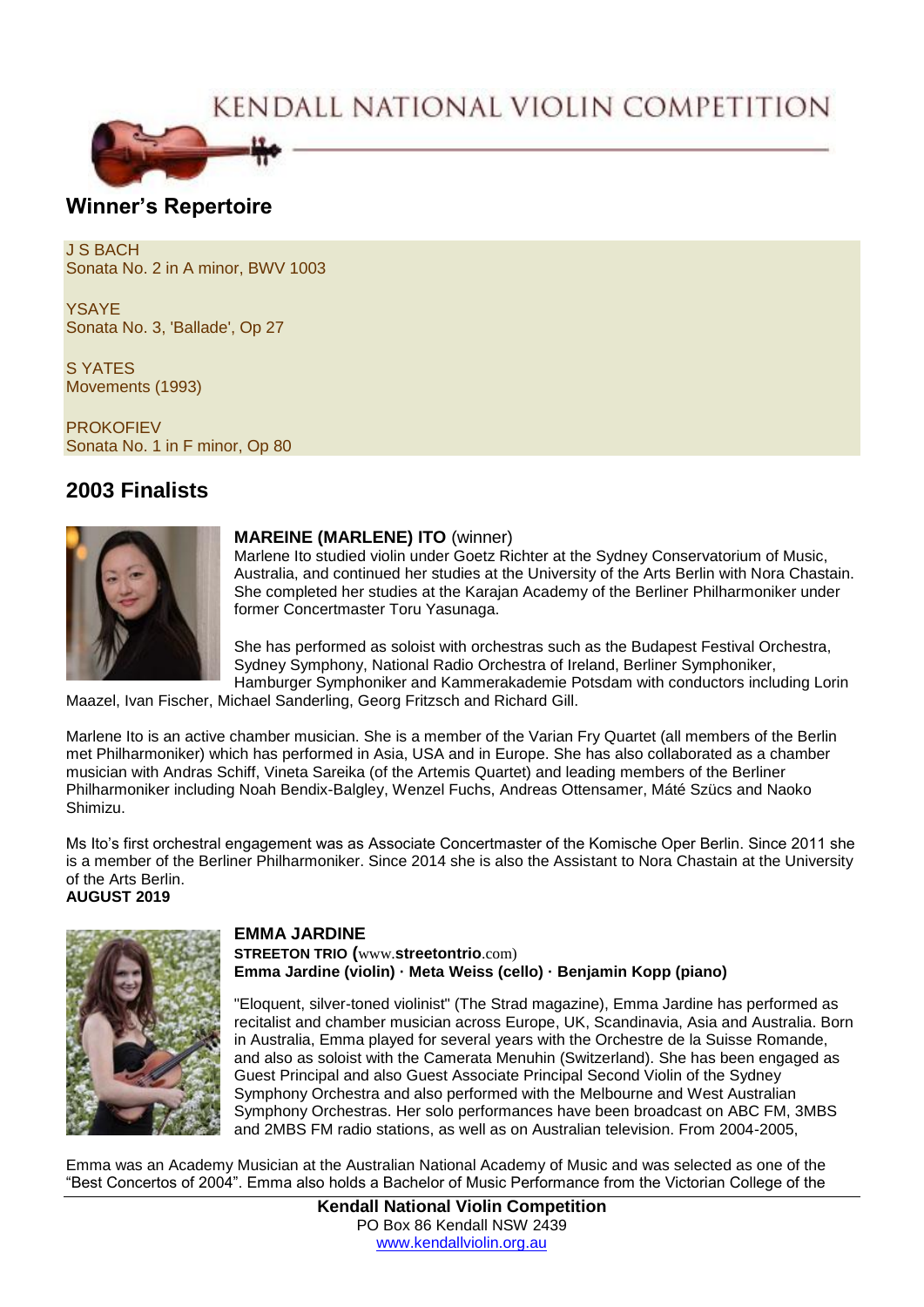Arts. She completed her Masters degree in 2011 at the Haute Ecole de Musique de Genève, Switzerland, in the class of Mihaela Martin. Previous teachers include Pierre Amoyal, Gyulla Stuller, Nelli Scholnikova, Igor Osim, Miwako Abe and Alice Waten.

Emma has been winner of numerous competitions and scholarships, including awards from the Australia Council, Ian Potter Foundation, Victorian College of the Arts, IMS Prussia Cove, Siena Accademia Musicale Chigiana and Salzburg Mozarteum **AUGUST 2019**



#### **EMMA SKILLINGTON**

Born in rural NSW, Emma began taking lessons at the local conservatorium aged 5. In her early teens, and with the assistance of Mr. Phillip Green and North Albury Rotary, she began commuting to Melbourne for classes with Deborah Fox. At 16 Emma moved away from home permanently to be closer to her teacher and to complete her schooling at University High School.

Emma completed a Bachelor of Music (Honours) at the University of Melbourne under the guidance of Deborah Fox and Wilma Smith. During this time she was awarded numerous prizes for her solo work, her academic achievement and for her work with the TinAlley Quartet. Success with this group at the 2005 National Chamber Music Competition (now the Asia Pacific Chamber Music Competition) enabled extended periods of study

overseas, participation in many festivals, and representation in the 2006 London International String Quartet Competition.

Emma continued her studies with the late Prof. Nelli Shkolnikova, playing casually with the Melbourne Symphony Orchestra, and traveling twice to Germany to work with the Internationale Bachakademie. Emma has since enjoyed a busy freelance and teaching career in Wellington, New Zealand. She recently completed a postgraduate diploma in education and is enjoying sharing both her love of music and wider knowledge with a younger audience

Emma says she has "fond memories of my time at Kendall 13 years ago". **August 2016** 



#### **WEN ZHU**

Australian violinist Wen Zhu was born in China and began learning violin at age five. In 1996, she was awarded a full scholarship to study at the Central Conservatory of Music in Beijing. This Conservatory is the most prestigious in China and boasts a very high standard.

She has been a prize-winner in many International violin competitions. Since moving to Australia in 2002, she has studied at the Australian Institute of Music, where she was awarded Bachelor of Music Degree First Class Honours. She followed this with a Master of

Music under Charmian Gadd, as a full scholarship holder at the Australian Institute of Music. She received the highest scholarship to study at the Tasmania Conservatory of Music for a PhD in Music. In 2010, she studied for her second Master of Music at Sydney Conservatorium of Music as a full scholarship holder under Professor Alice Waten.

Wen Zhu has appeared in the Australian Broadcasting Corporation's Sunday Live series, performing as a recitalist as well as in duo and trio combinations with the members of the Australian Institute of Music Ensemble. She has recorded for ABC FM and 2MBS FM radio stations in live-performance broadcasts as well as studio recorded recitals.

Wen has more than 25 years experience in music performance and teaching and many of her students have won violin competitions in eisteddfods, music scholarships in schools, including Sydney Conservatorium of High School, St Andrew's Cathedral School, Sydney Grammar School and achieved highly in HSC and AMEB examinations. She has conducted a large number of ensembles including the Australian Institute String Ensemble and the South Sydney Chamber Orchestra.

Her violin students have often been chosen to perform in Opera House HSC "Encore" program. She is the senior violin teacher and String Coordinator of the Australian Institute of Music.